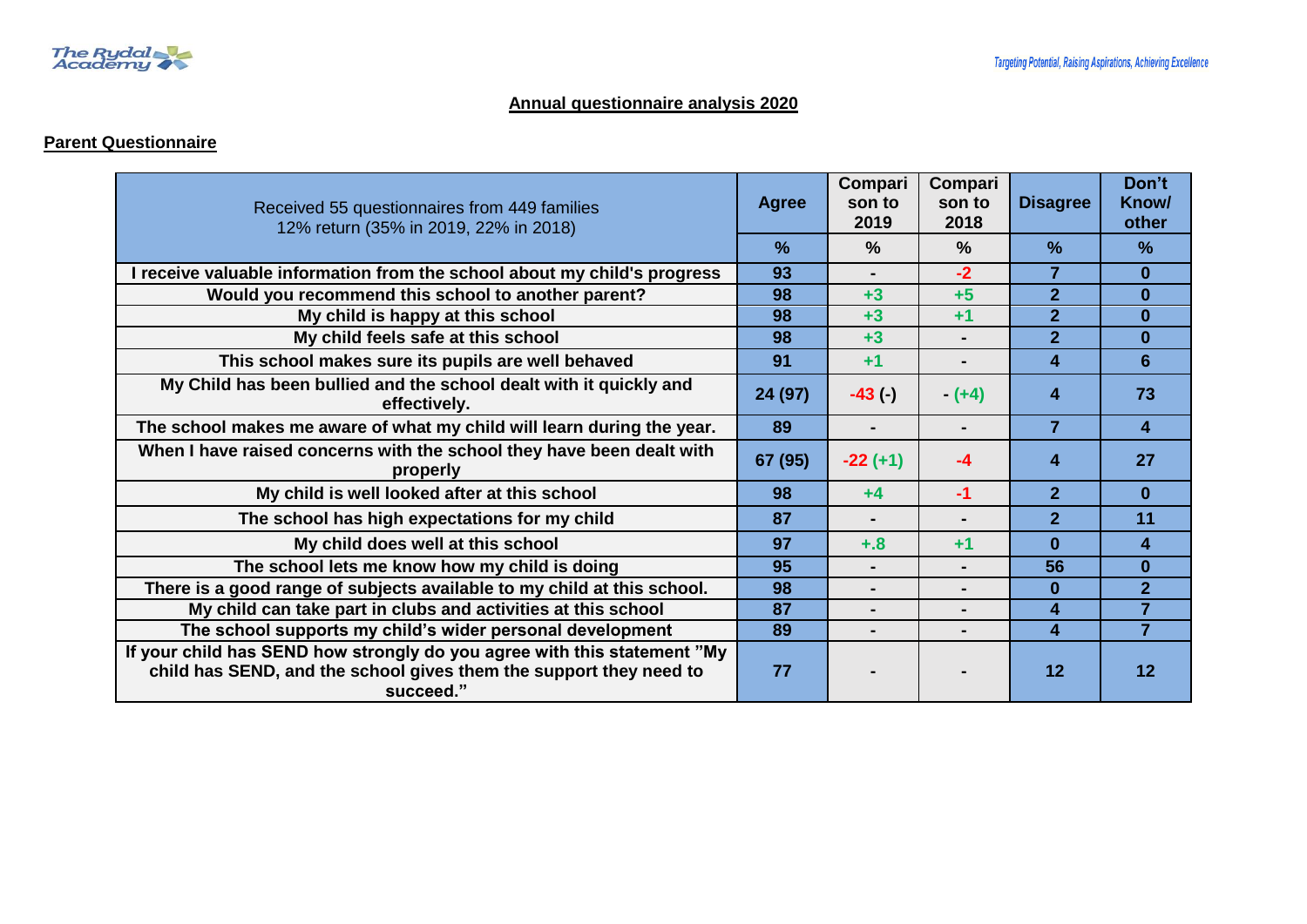

### **Explain any answers**

- Love the school and I know the best is always done for my child and it shows in her love for school
- Have selected agree as is all round a very good school. I feel that this not appreciated by many parents.
- My son is in nursery so at min I don't no what's on offer in clubs and lessons but nursery staff are brill with my son
- My sons learning development has improved a lot since starting reception at Rydal
- I am overwhelmed with the support from the teachers and all staff involved with child's education and behaviour plan. Communication is extremely good and I have ticked strongly agree to all questions as the support is exceptional.
- My two children were behind when coming into the school now one is doing well in his mainstream class and the other is coming on nicely thanks to the support from the school

## **The School is very good at**

- Communication, patience
- Helping my child to achieve to the best of their ability and help in areas where needed and offers support
- I can't fault this school on anything I have 2 children who attend and both are really happy and thriving, overall I am really happy with the school
- Everything else!
- Making my child happy whilst learning and she loves coming to School each day and looks forward to activities.
- Looking after my child other than communication I have no complaints about the school
- Catering for all needs
- Discipline, running activity clubs.
- Supporting the children and keeping parents informed
- My daughter is very happy at the school, and I would like to say that her teacher and TAs make her class a place she wants to be!!! Especially Mrs Senior and Mrs Bamber
- Offering opportunities to all through school clubs. Recognising achievements and rewarding pupils by way of certificates and sending notifications through marvellous me. Open door approach if needing to discuss anything.
- All the staff and teachers are really lovely and always helpful.
- Offering a wide range of after school clubs & free childcare. Letting you know what your child will be learning and how you can help your child to improve. Giving a variety of good meal options
- Considering child wellbeing
- Dealing with any issues I have raised quickly and efficiently
- Strong leadership and management team and a clear dedication to do the best for the children they teach.
- Keeping me updated with what my child is learning every week and I love the tapestry app. The after school clubs are great too.
- Treating children as individuals
- The time and effort put into the needs of both the children and parents. The wide range of clubs available after school. The amazing choices of food at lunch time. Keeping parents well informed.
- Communication. Childs well-being Putting in place plans when needed. Identifying individual needs Working alongside parents and explaining needs of child. Being none judgmental. Showing empathy. Being there for the child and family
- My children are very happy with school. They like teachers very much
- Keeping parents informed and working with them regarding child's progress and sharing the child's achievements in a timely manner. Also engaging after school clubs (and youth club) on offer for extra-curricular development of child.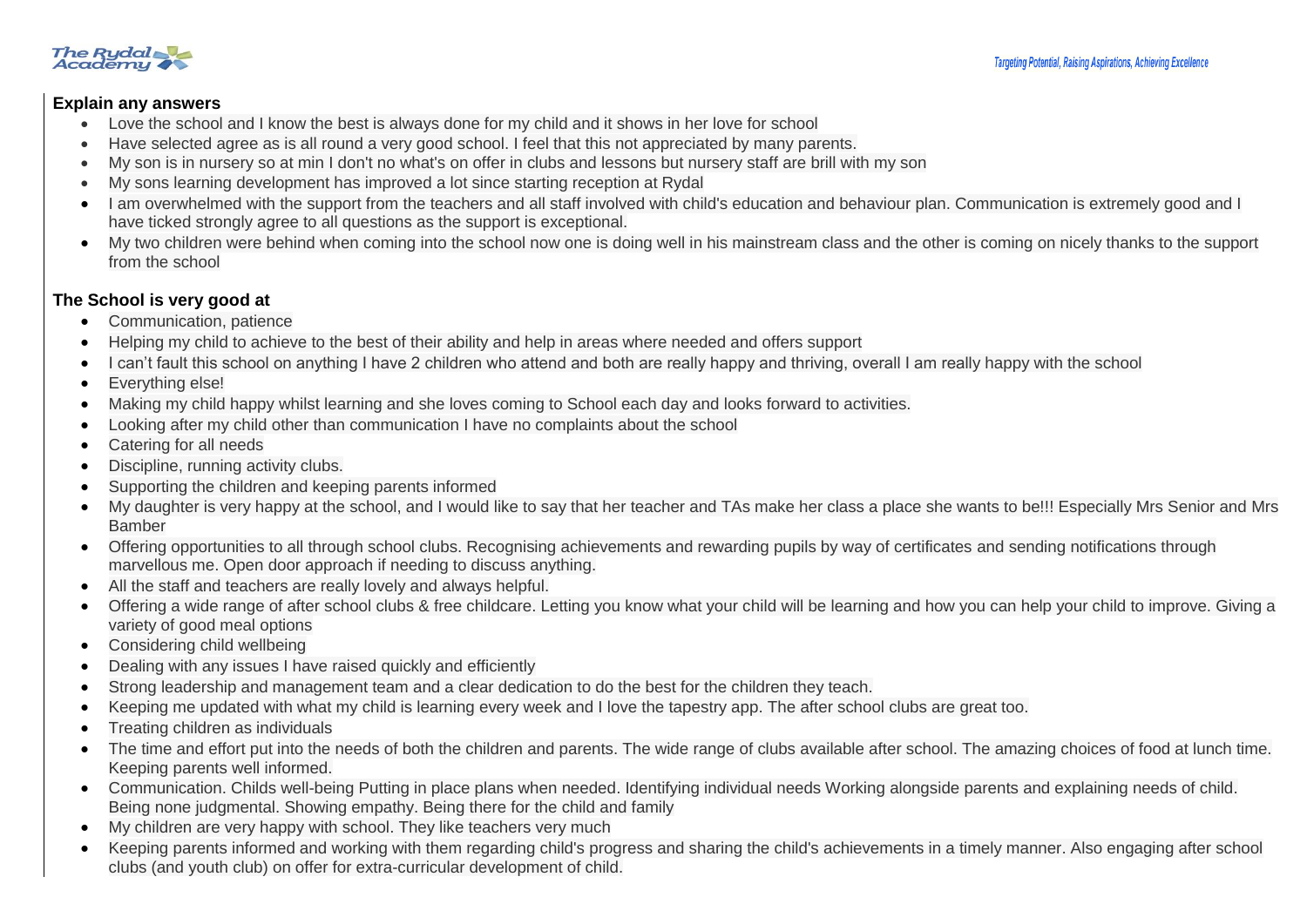

- In everything
- Learning the basics

### **To make the school better we could**

- Sort out a holiday club! (We will continue to look at demand for this) Also the only thing I have difficulty with is the lost property. My son is terrible and I have never had anything back even when speaking to the office and Mrs Carr. (Make sure everything has a name on it and we should be able to get it back to you)
- Childcare in the holidays would be amazing. This is something I really struggle with. Whether that be by the school or just the school building used by an outside company. My child knowing the building and other children would be a comfort to my child and me, as well as being local. A consultation about this would be appreciated. (We will continue to look at demand for this and consult on it each year through the annual questionnaire)
- Make communication between teachers, SENCo and school better and communicate with home more. (Internal communication systems are established and effective. If you need to talk to someone we take calls between 7am and 4pm every day. Just let us know what you need)
- Give feedback to parents. There doesn't seem to be much communication between parents and teachers on how the child is progressing. Have a 2 year old nursery as well as 3 year old nursery. (Termly Parent Pupil Consultations is the schools current mechanism for this. Unfortunately, we only have a 65% attendance rate. We are also happy for you to arrange an appointment to meet with the class teacher at any stage across the year to discuss this. We are currently exploring options to change this format for next year and may move to termly emailed reports or regular email contact with teachers if termly face to face meetings no longer meet parent/carers' needs.)
- Provide more homework actives. (We will not provide any more formal homework than indicated in the school policy daily reading/phonics and weekly spellings. Research indicates it does not impact on learning at Primary school age. Optional activities available to children if they are keen to do more at home are extensive and include: talk boxes you can collect from the foyer, Mathletics, Accelerated Reader, ReadingEggs, Digital Experts for Science, Enrichment grids to support curriculum topics across all subjects covered that term, Workbooks which are available on request. We will be publishing Learning Journeys on the school website for each curriculum subject from September so parent/carers' will know what children are covering when and have some ideas of things to do or places to go to support children's learning.)
- Improve communication with parents... I understand that this is in the process, but before the emails and texts I felt very out of the loop... (We are exploring new models of communication with home to put things in one place. Currently we have text and email, Facebook, Twitter, Marvellous Me and Tapestry, Parent Pupil Consultations and staff available to take calls or book meetings between 7am and 4pm every day. Yet still we find some parents ask for more communication. Often this is because they are not engaging with the systems above or have not updated contact information, but we will strive to make it even easier for you. We are currently exploring use of an App. across Swift Academies and I will update as this progresses. I would appeal to you to make sure we have your correct email and mobile number and you shouldn't miss anything.)
- I have asked my child this question and she is suggesting it would be a good idea to have lockers available to keep personal items safe, she has mentioned some school books that are being taken from her tray in class. (We have explored this for a number of years and it is on the wish list but is very expensive) I would like to see more events, opportunities for the children around charity days and themed events for Easter, Christmas and other marked days in the year. (We have three charitable events a year, two school fund raisers in Autumn and Summer term and one for a charity nominated by the children in Spring term. We restrict it to this so we are not constantly asking for money. We know how generous our families are but we also know how much pressure such activities place on parents / carers and that a sizable proportion of our children would struggle to participate if activities are dependent on a charge.) I feel this school misses out on such days. (We celebrate all significant events in the calendar but try to avoid placing financial pressure on parents/carers through things like dressing up or financial contributions. Due to our extended school offer it is difficult to run disco's and other events but we try to incorporate these activities in to the curriculum, clubs, Breakfast club and Youth club activities) It would be nice to have a traditional nativity for the children to take part in at Christmas. (The logistics of this in terms of time and facilities are impossible. We do have a carol service for every year group every year. We moved to this approach following consultation with parents/carers in previous years as they were disappointed that not every year group was involved in some form of performance every year.) I would like to see the school playgrounds a calmer place at school drop off and pick up times. There are parents who choose to hold heated conversations and use inappropriate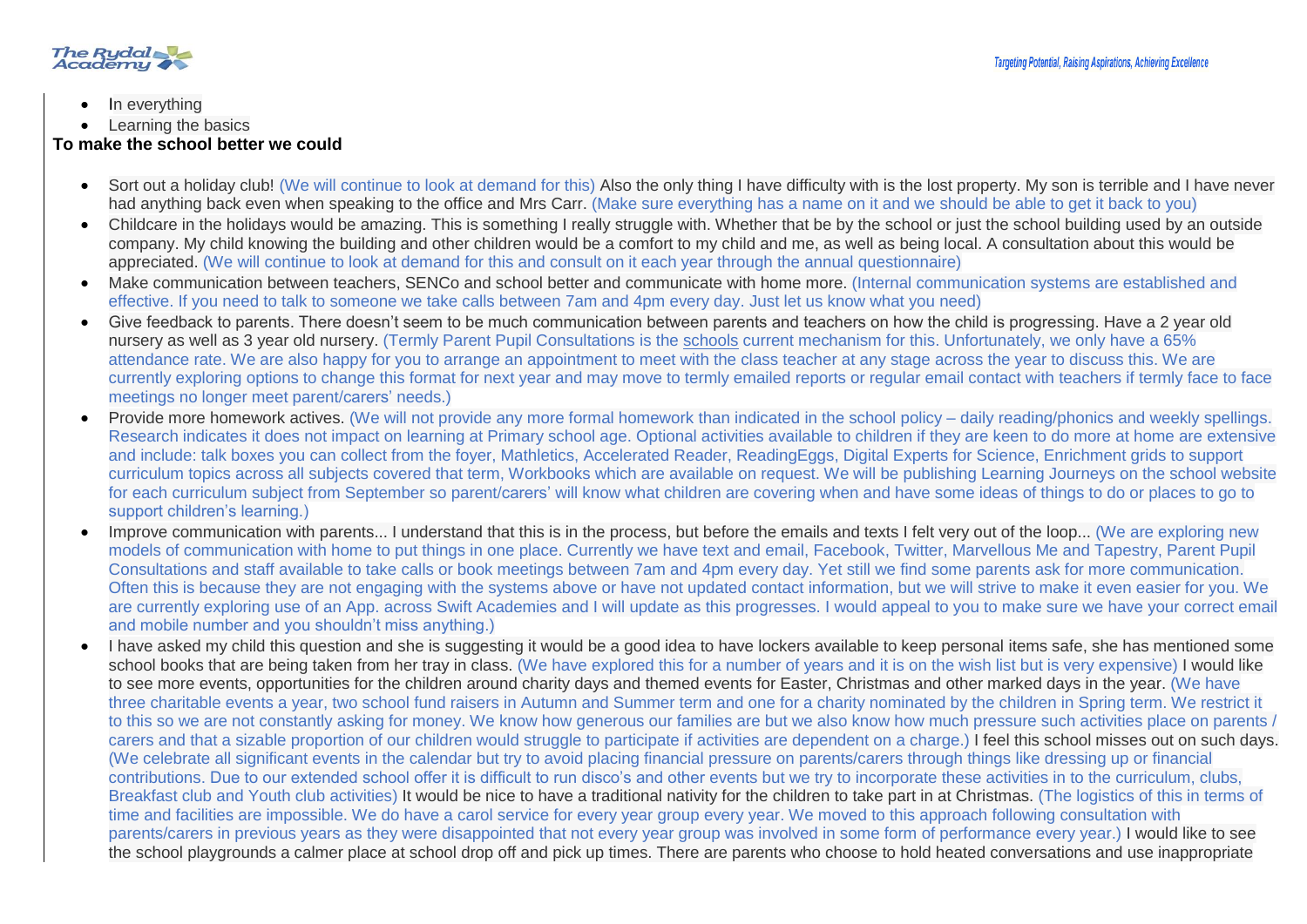# The Rydal

language. (Agreed, we continue to encourage parents/carers to act responsibly and put banning orders in place where required) The road area outside of school has a problem with inconsiderate driving and parking at school pick up and drop off times. There is currently very little regard for ensuring pedestrian safety, although I realise this is not the schools fault. Would like to see some changes brought in to make drop off and pick up time stress free and safe. (We are in constant communication with the Community Enforcement Officers and have agreed to pilot a new Borough wide project aimed at identifying offenders and holding them to account. The children will be working on this in collaboration with the police)

- Improve communication between teachers & receptionists. Certain receptionists always seem reluctant to help. Issues that could be solved quickly are dragged out for weeks. (We tend to get very positive feedback about the service our office staff provide. If there is an issue please let Mrs Laverick – School Administration Manager know and she will look to resolve it.) Also I have phoned up a few times to say that a family member will be collecting my child (from youth club) I gave a name and everything but when said family member turned up they didn't even ask for a name or anything which means either the receptionist didn't pass the message on or the teacher just didn't bother to ask. I haven't phoned since as it seems like a waste of time. (You don't need to worry about doing this as long as the children are familiar with the adult collecting them and are expecting them.)
- Wider curriculum teaching could be better, lack simple geography knowledge, maybe subjects could be revisited. (We have rewritten the curriculum for September. There will be no more Magic Mondays but instead weekly or bi-weekly lessons in all subjects. Learning journeys will be available on the school website so you know what your children will be studying and when. You will also start to see subject specialist teachers delivering subjects such as PE, Computing, Music and Modern Foreign Languages later in the year)
- Sometimes the communication is let down. Messages left in the office not always passed on. (Following on from practices developed during school closure for COVID19. We are exploring more direct communication methods in the future which will be through email)
- No huge improvements needed. My daughter is happy and doing well
- More communication with parents... I can understand there are other kids also but I feel that the extra support /SEND should have been provided with in three months of joining school it would have been really helpful for my son. (Involvement of external agencies takes time. Internal assessments tend to be much quicker but again professionals need to get to know the children and their abilities before making recommendations. We have also invested in a new screening package that we hope to have up and running when we return to school which will result in quicker internal assessments and screening of all pupils at appropriate stages. Should parent/carers have any concerns about their child's progress we would encourage you to get in contact with their class teacher or Miss Truby the school Special Educational Needs Coordinator)
- Clean up the dog mess outside the school. Stop parents parking directly outside the school (Unfortunately, both are beyond the schools remit. I would encourage you to raise the issue with your local counsellor or contact the Town Hall. Along with the issue of litter on Rydal Road, we are in contact with the Council on a regular basis)
- When they are at afterschool clubs its a long tine from there day and I feel the children would benefit from water and a light snack until home time when they would get there tea, I'd happily pay or contribute if needed. (We often put free snacks into Youth club after 5pm if anything is left over from lunchtime but we can't guarantee this. You are able to send in a snack, or a packed lunch or you can order a sandwich and a piece of fruit for £1 through the office.)
- Bring back the weekly newsletter on social media. I felt much more informed about upcoming dates and things happening around the school when there was one. (Dates and events information have now begun to be published again on the school website in the calendar. They are also now being published on Facebook again as events and reminders sent out by email.)
- Provide parents more individualised and specific feedback on what curriculum areas the child needs to be supported on and which curriculum areas are child's strengths and how parents can help build on them further. (Parent Pupil Consultations, annual reports and the new subject learning journeys coming in September will provide this information for parent/carers)
- Faster open waiting room nursery. (Sorry, staff can only open up the area when it is safe to do so and around activities where they are supporting children.)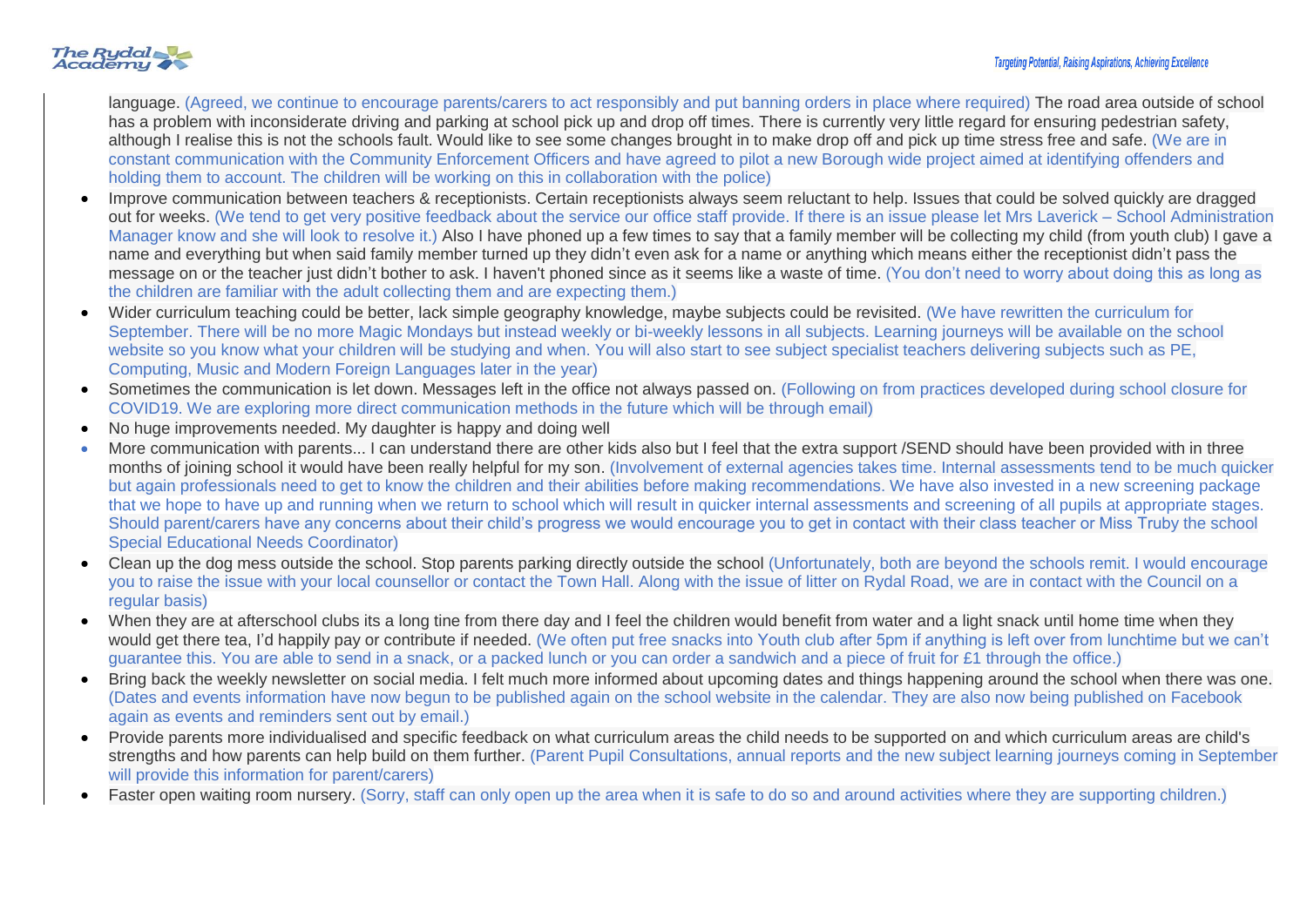



| My preferred uniform choice for the children<br>would be |                                                |  |  |
|----------------------------------------------------------|------------------------------------------------|--|--|
| Current<br>Modern<br>All of the above<br>No uniform      | 71% (39)<br>$7\%$ (4)<br>22% (12)<br>$0\%$ (0) |  |  |

| Would you access Nursery provision for 2 year<br>olds if it was available in the future? |            |  |  |  |
|------------------------------------------------------------------------------------------|------------|--|--|--|
| Yes, now                                                                                 | $19\%$ (9) |  |  |  |
| Yes, in the future                                                                       | 22% (12)   |  |  |  |
| No/Not applicable                                                                        | 61% (33)   |  |  |  |

| Nursery parents please tick any of the following |          |  |  |
|--------------------------------------------------|----------|--|--|
| you would be interested extended childcare if    |          |  |  |
| charged at £4.50 per hour.                       |          |  |  |
| Yes, from 7:30-9 am                              | 22% (10) |  |  |
| 22% (10)<br>Yes, from 3:30-6 pm                  |          |  |  |
| No/Not applicable<br>57% (26)                    |          |  |  |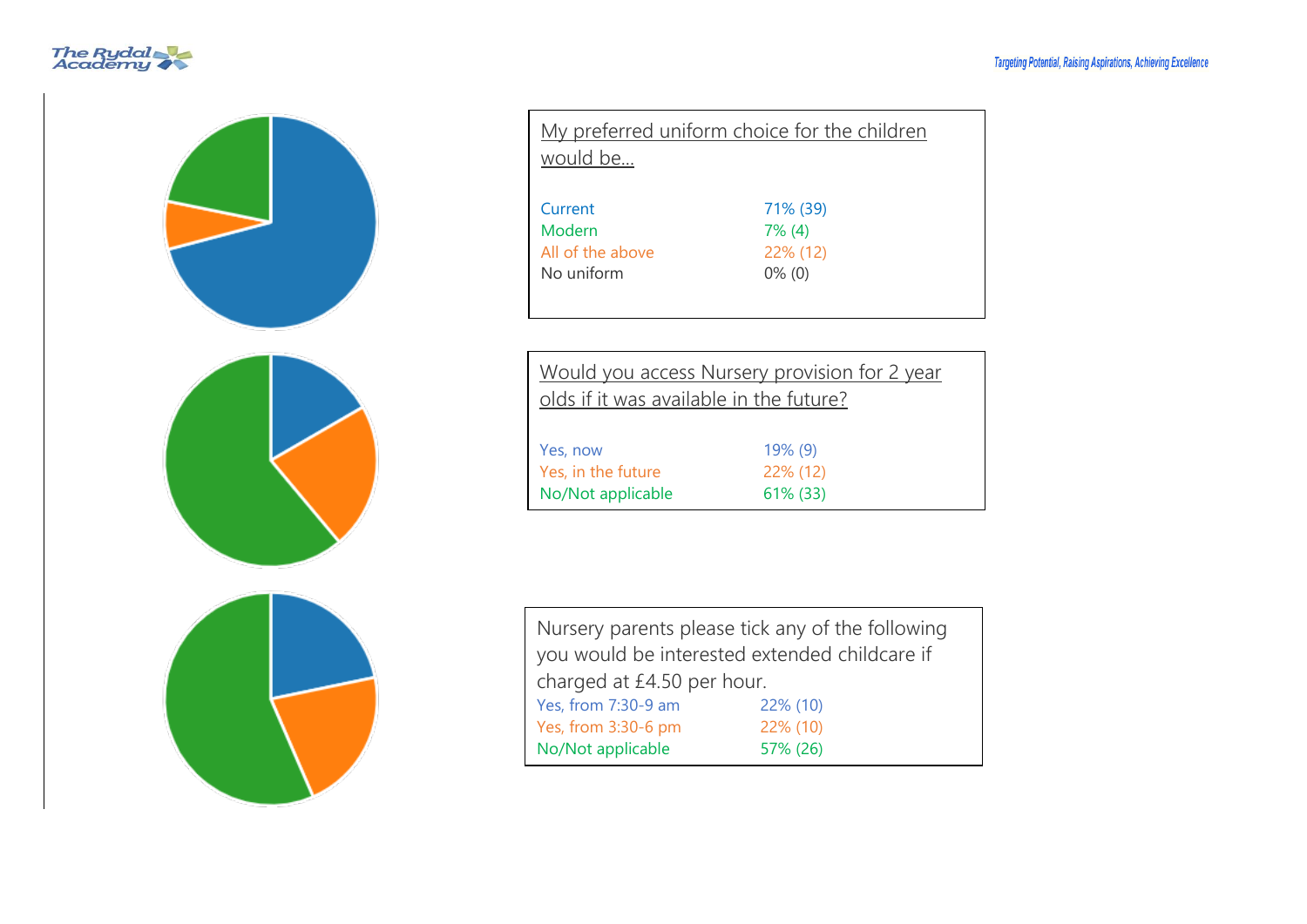#### **Targeting Potential, Raising Aspirations, Achieving Excellence**





| Would you be interested in paying for your child<br>to access on-site childcare in the school holidays? |          |  |  |  |
|---------------------------------------------------------------------------------------------------------|----------|--|--|--|
| Yes                                                                                                     | 67% (36) |  |  |  |
| Nο                                                                                                      | 33% (18) |  |  |  |



| Would you be interested in paying for your child to access |  |  |  |  |
|------------------------------------------------------------|--|--|--|--|
| on site weekend childcare? (Please select as many options  |  |  |  |  |
|                                                            |  |  |  |  |
| $11\%$ (6)                                                 |  |  |  |  |
| $2\%$ (1)                                                  |  |  |  |  |
| $13\%$ (7)                                                 |  |  |  |  |
| 75% (41)                                                   |  |  |  |  |
|                                                            |  |  |  |  |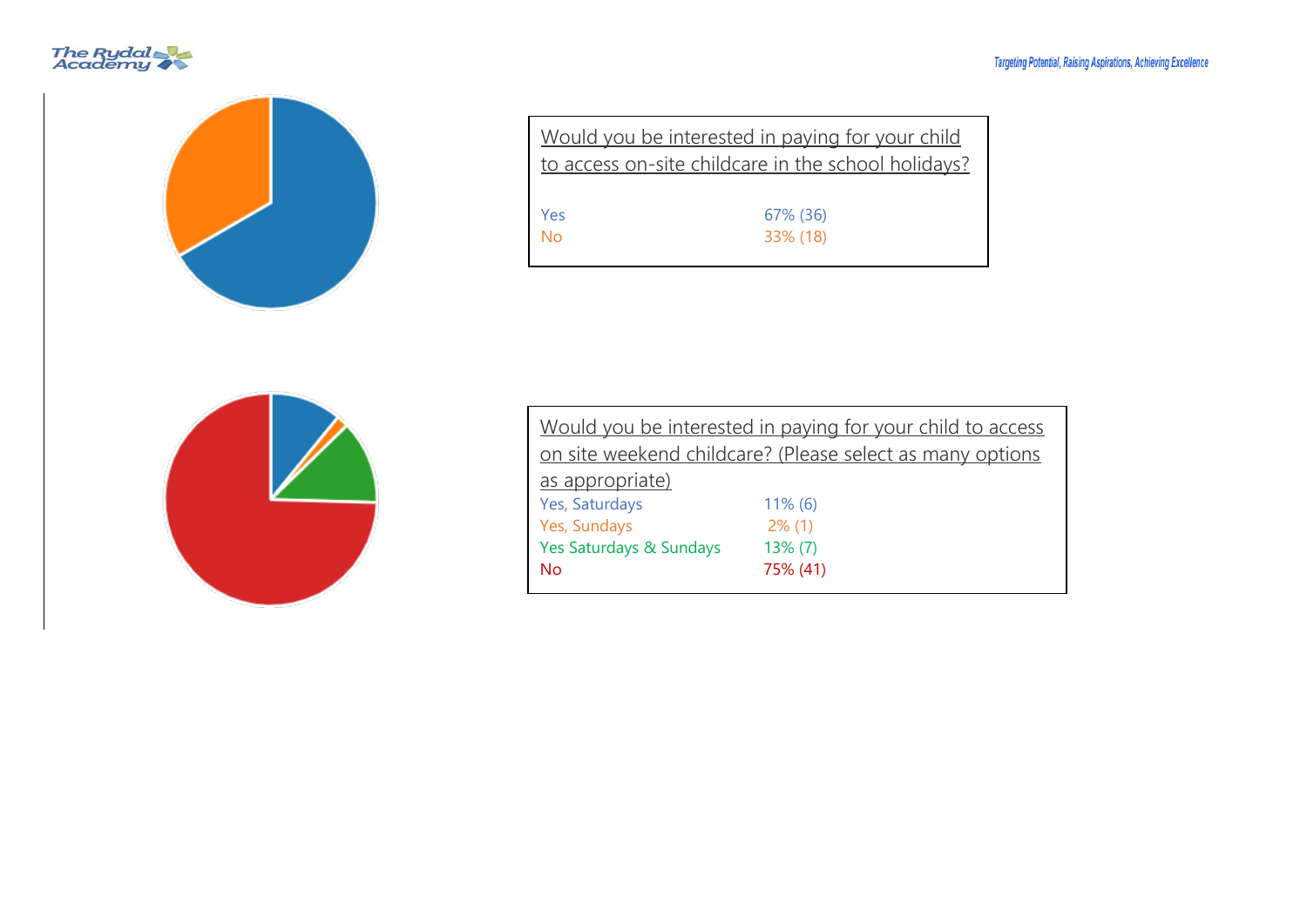

## **Pupil Questionnaire**

| Received 61 questionnaires from 506 pupils<br>12% return (63% in 2019, 89% in 2018,)              |               | Compari<br>son to<br>2019 | Compari<br>son to<br>2018 | Some of<br>the time | Never/<br><b>Almost</b><br><b>Never</b> |
|---------------------------------------------------------------------------------------------------|---------------|---------------------------|---------------------------|---------------------|-----------------------------------------|
|                                                                                                   | $\frac{9}{6}$ | $\%$                      | $\%$                      | $\%$                | $\frac{9}{6}$                           |
| I enjoy School                                                                                    | 89            | $+3$                      |                           | 12                  | $\bf{0}$                                |
| am enjoying learning at this school                                                               | 74            | $-17$                     |                           | 25                  | 2 <sup>1</sup>                          |
| The behaviour of other pupils in my lesson is good                                                | 82            | $+17$                     |                           | 16                  | $\overline{2}$                          |
| The behaviour of other pupils around the school is good                                           | 72            | $+6$                      |                           | 26                  | $\overline{2}$                          |
| I feel safe at this school                                                                        | 77            | $-12$                     |                           | 21                  | $\overline{2}$                          |
| Teachers help me do my best                                                                       | 85            | $-10$                     |                           | 15                  | $\bf{0}$                                |
| My teacher gives me work that challenges me                                                       | 93            | $+2$                      |                           | 5                   | $\overline{2}$                          |
| This school makes sure its pupils are well behaved                                                | 89            | $\blacksquare$            |                           | 12                  | $\bf{0}$                                |
| Teachers listen to what I have to say in lessons                                                  | 89            | $+1$                      |                           | 10                  | $\overline{2}$                          |
| There is an adult in school who I can talk to if something is worrying me                         | 85            | $-8$                      |                           | 13                  | $\overline{2}$                          |
| My School Encourages me to look after my physical health                                          | 90            | $+1$                      |                           | 8                   | $\overline{2}$                          |
| My school encourages me to look after my emotional and mental health                              | 77            | $-11$                     |                           | 21                  | $\overline{2}$                          |
| My school encourages me to be independent and to take on responsibilities                         | 93            |                           |                           | 7                   | $\bf{0}$                                |
| My school encourages me to respect people from other backgrounds and to<br>treat everyone equally | 92            | -1                        |                           | 8                   |                                         |
| I would recommend this school to a friend moving to the area                                      | 72            |                           |                           | 27                  | $\overline{2}$                          |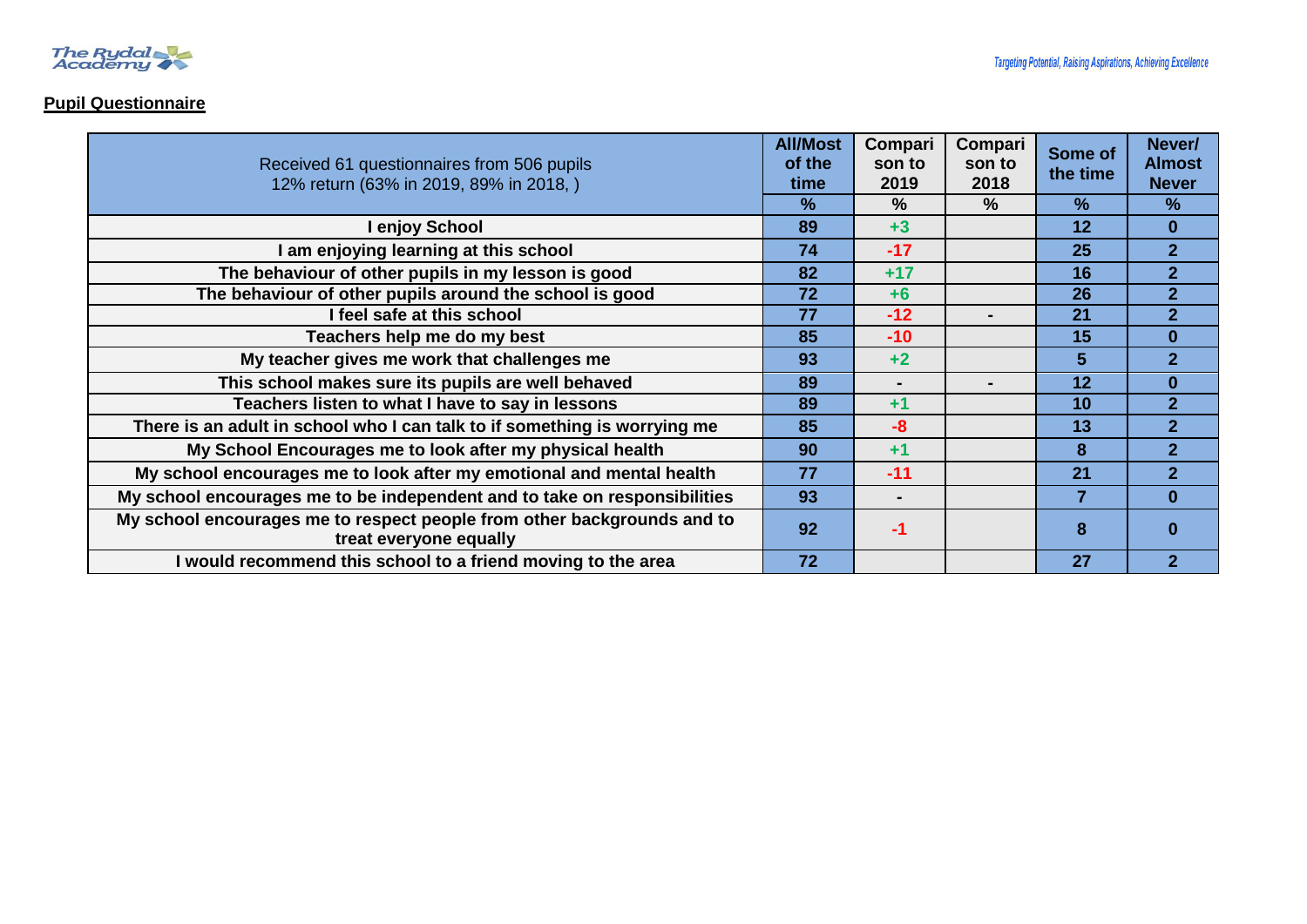#### **Targeting Potential, Raising Aspirations, Achieving Excellence**





| Is bullying a problem at your school?                   |     |
|---------------------------------------------------------|-----|
| It doesn't happen                                       | 26% |
| It happens and teachers are really good at resolving it | 47% |
| It happens and teachers are good at resolving it        | 23% |
| It happens and teachers are not good at resolving it    | 2%  |
| It happens and teachers do nothing about it             | 2%  |

| I take part in school activities outside of lessons, like |     |
|-----------------------------------------------------------|-----|
| clubs, sports, music and art.                             |     |
|                                                           |     |
| Very frequently                                           | 48% |
| Frequently                                                | 11% |
| Sometimes                                                 | 10% |
| Not very often                                            | 11% |
| <b>Never</b>                                              | 20% |

My school provides me with information about my next steps (For example: moving year group or school, choosing qualifications for the future, going to university or other education and training options like apprenticeships, or finding a job)

| Yes but it was too much information      | 2%         |
|------------------------------------------|------------|
| Yes, it was just right                   | 81%        |
| Yes. But there wasn't enough information | <b>10%</b> |
| No, I haven't received any               | 7%         |
|                                          |            |



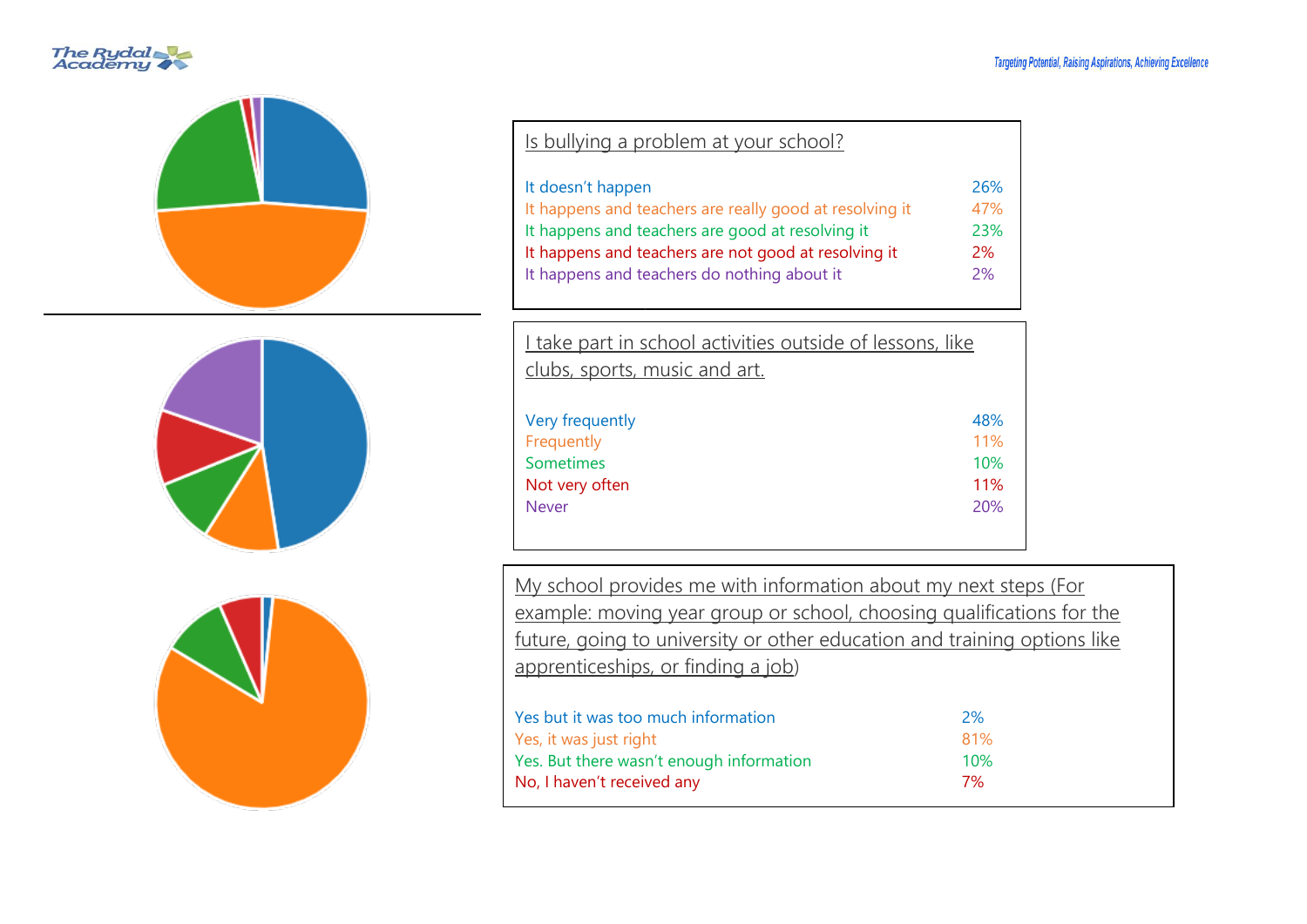

#### **We could be better at**

- Reading bringing our books everyday
- Writing make it neater
- physical health
- making new clubs
- having less fights (with words) for whiteboard pens and / or purple pens
- Nothing
- Bringing toys and phones
- having a spare room when people need to calm down and another room for when people need to read.
- "trips and letting pets in and also certain events and food!"
- we can put a hair dressing club
- dealing with situations and sport teams (dodgeball,table tenis)
- Nothing really.
- to do more learning about online abuse
- let children be with their best friends. not lesson time!
- more fidget toys
- Taking care of the field a bit better
- not do hard work
- more sports days and more biking
- NOTHING
- CLEANING THE RESTROOMS:1

## **The School is very good at**

- Maths because it's always fun
- English-we try to make writing better
- Phonics because we learn
- staying safe
- displays
- stopping soon to be fights, doing clubs and making students interested
- Giving information and helping when people struggle.
- solving stuff
- looking after us.
- "their safeness, kindness and choices for sports, trips and work!"
- Clubs
- helping people
- Helping and dealing with situations.
- keeping us safe